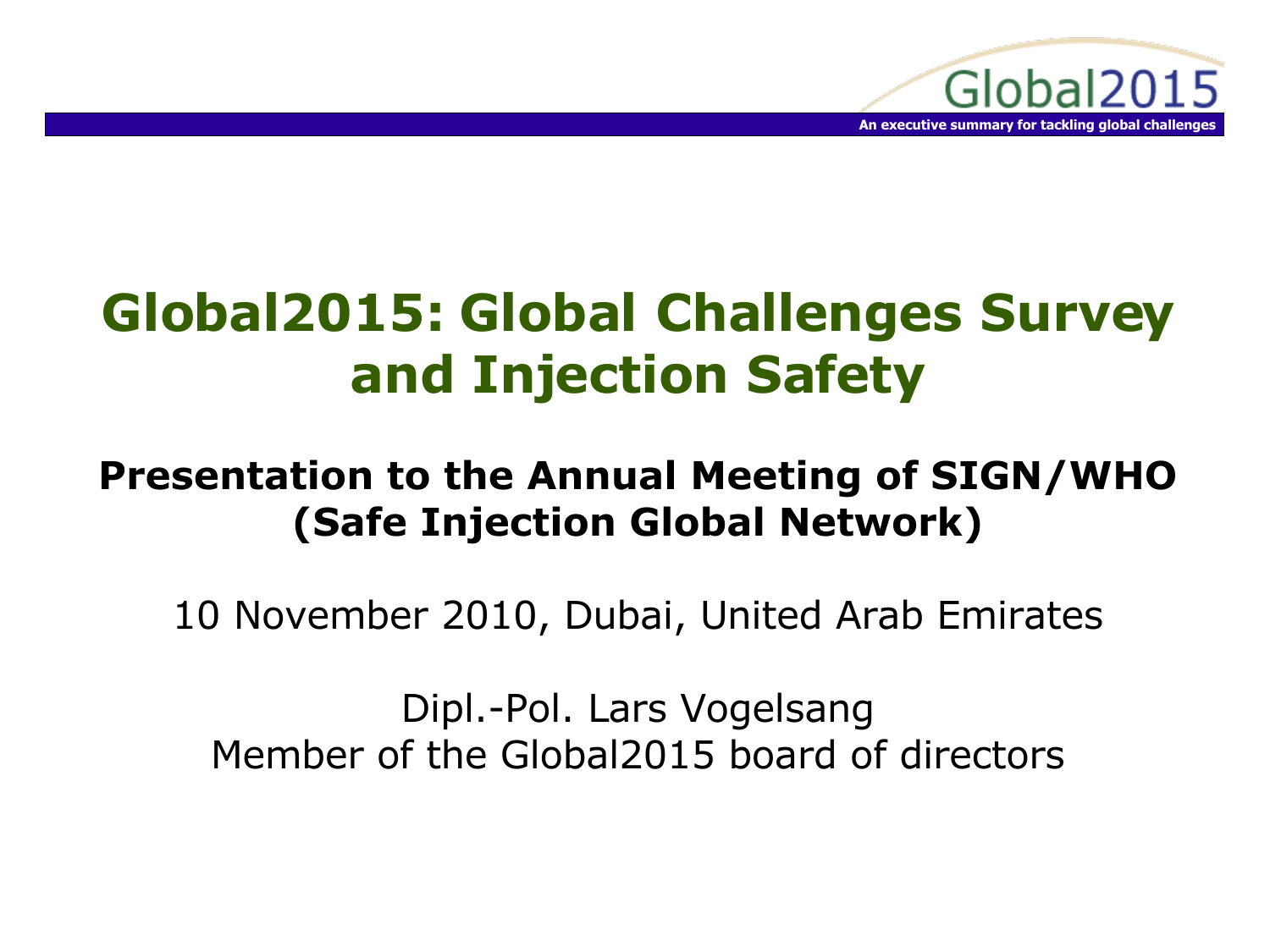#### **Global Challenges for Human Needs and Life**

| <b>Human Needs</b> |                                                                                                                       | <b>Global Challenges</b>                                                                                                |
|--------------------|-----------------------------------------------------------------------------------------------------------------------|-------------------------------------------------------------------------------------------------------------------------|
|                    | $\blacktriangleleft$ Food to eat<br>► Being healthy<br>$\triangleleft$ Safe birth                                     | • World nutrition and poverty eradication<br>◀ Stop epidemics<br>▼ Keeping climate liveable<br>Safe birth conditions    |
|                    | $\blacktriangleleft$ Physical integrity<br>$\blacktriangleleft$ Air to breathe<br>$\blacktriangleleft$ Water to drink | ◄ Safety at work<br>► Clean indoor air<br>$\blacktriangleleft$ Access to safe water<br>Low pollution                    |
|                    |                                                                                                                       | $\blacktriangleright$ Stabilizing finance<br>$\blacktriangleright$ Road safety<br>▼ Peace and security                  |
|                    |                                                                                                                       | Maintaining biodiversity and ecosystems<br>▼ Protecting soils<br>▼ Availability of water                                |
|                    |                                                                                                                       | Preparedness for natural disasters<br>Safe injections<br>Trotection from second-hand tobacco smoke<br>Safe technologies |
|                    |                                                                                                                       | Sustainable resource use<br>Containing measles<br>Containing ozone layer depletion                                      |
|                    | $\triangleleft$ Chances<br>to improve                                                                                 | Capacity building:<br>← Cooperation, citizenship and democracy<br>← Human rights and gender equality                    |
| Global2015         | living conditions                                                                                                     | Information and education, research and innovation<br>www.global2015.net - Copyright 2010                               |

www.global2015.net - Copyright 2010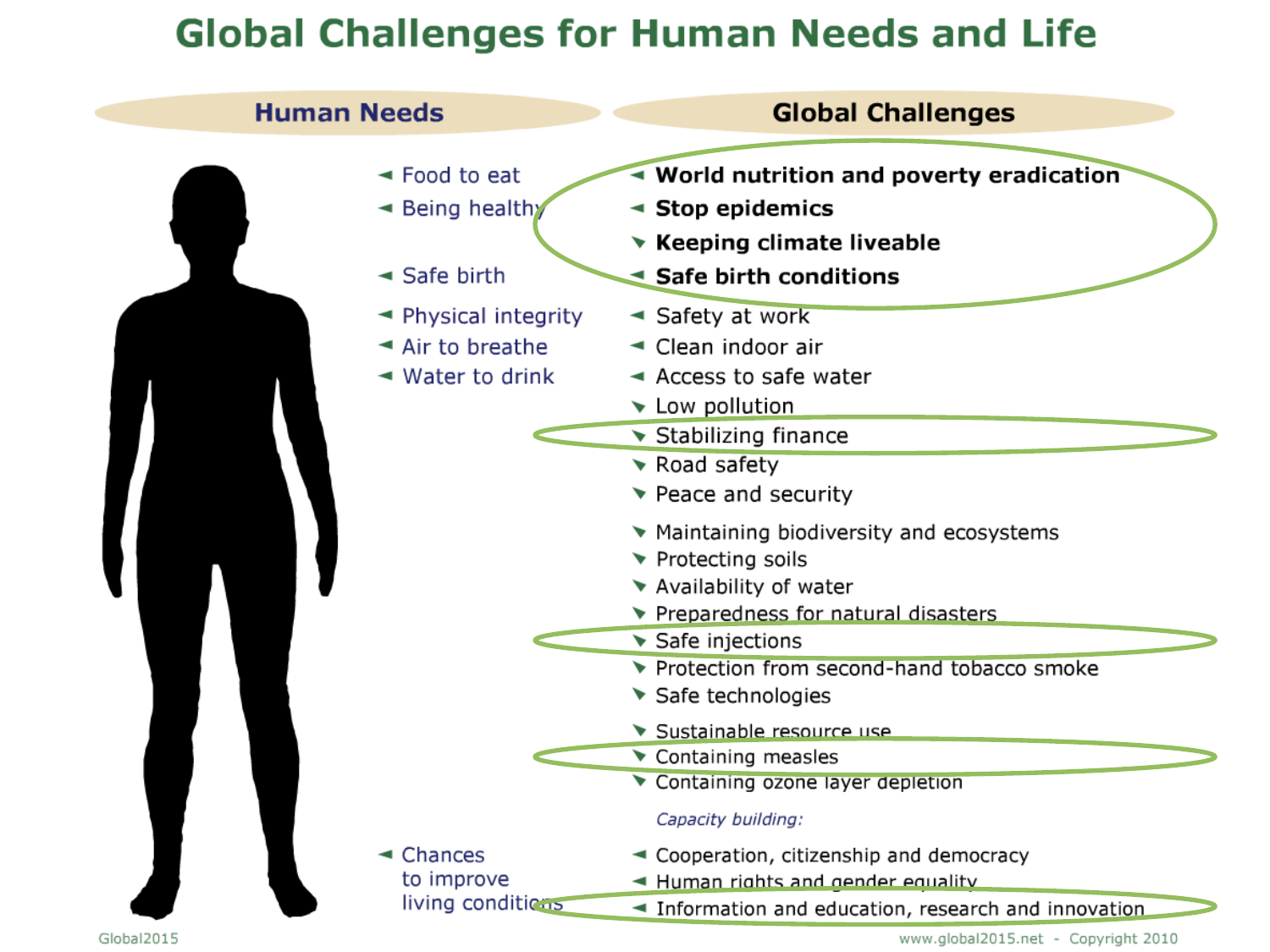

# **Purposes of the Global Challenges Survey**

- Assessing priorities ►Enhancing efforts to tackle neglected challenges
- Call for efforts necessary
	- to improve the trends
	- to contain and master the challenges

For these purposes, Global2015 provides

- an executive summary for tackling global challenges
- a network and platform for the collaboration of governments, companies, scientists and NGOs to tackle the most urgent global challenges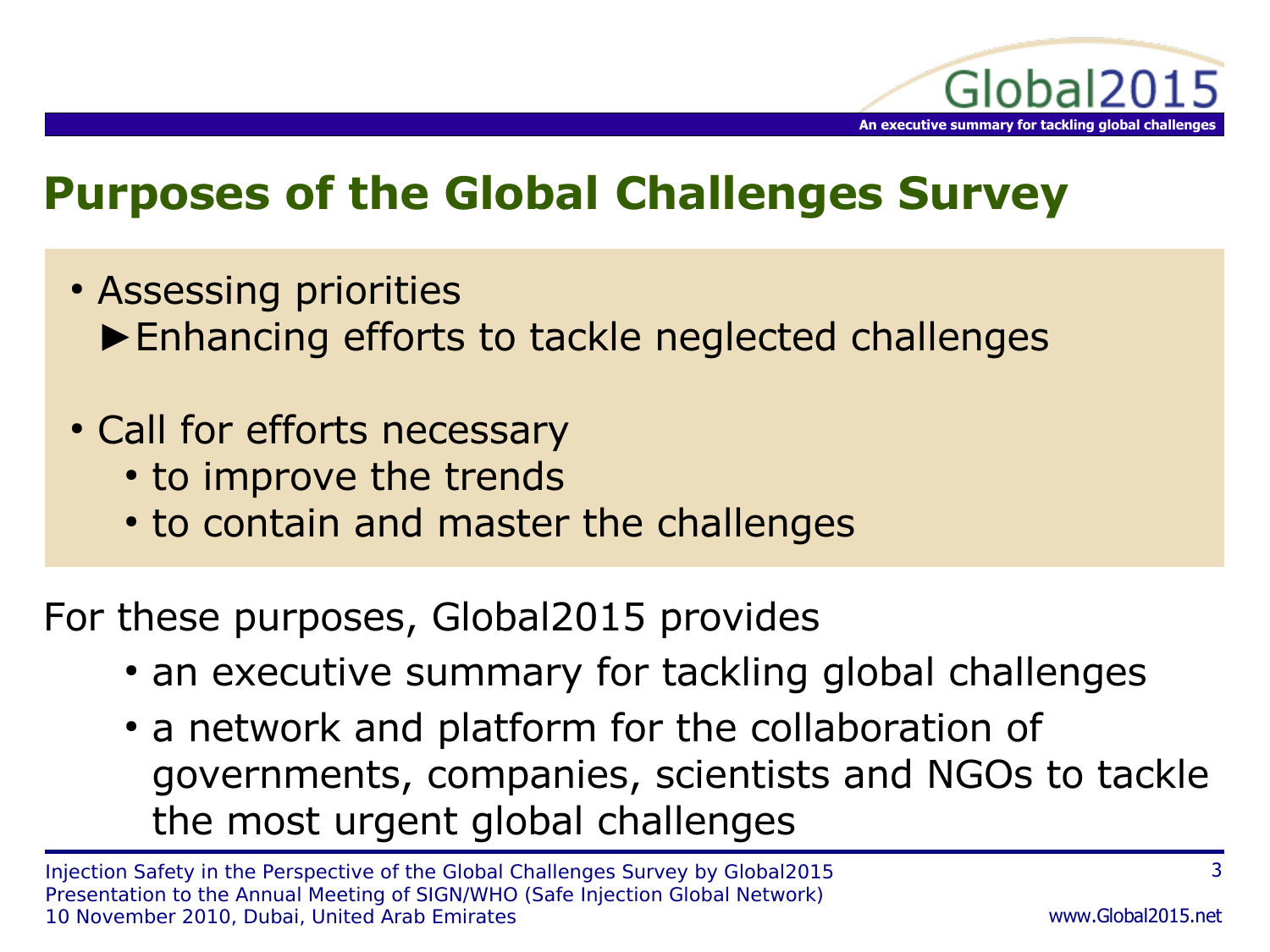

# **Criteria for Selecting the Challenges**

- 1) Vital importance for life and the needs of many people;
- 2) There are options available for humans to avoid or minimize the impacts, or to improve the situation; and
- 3) The impacts on people affected are not primarily caused by the affected individuals, nor can they be minimized solely by them, but rather require outside assistance or larger scale changes in human activities.

A broad research was conducted to identify the topics meeting these criteria.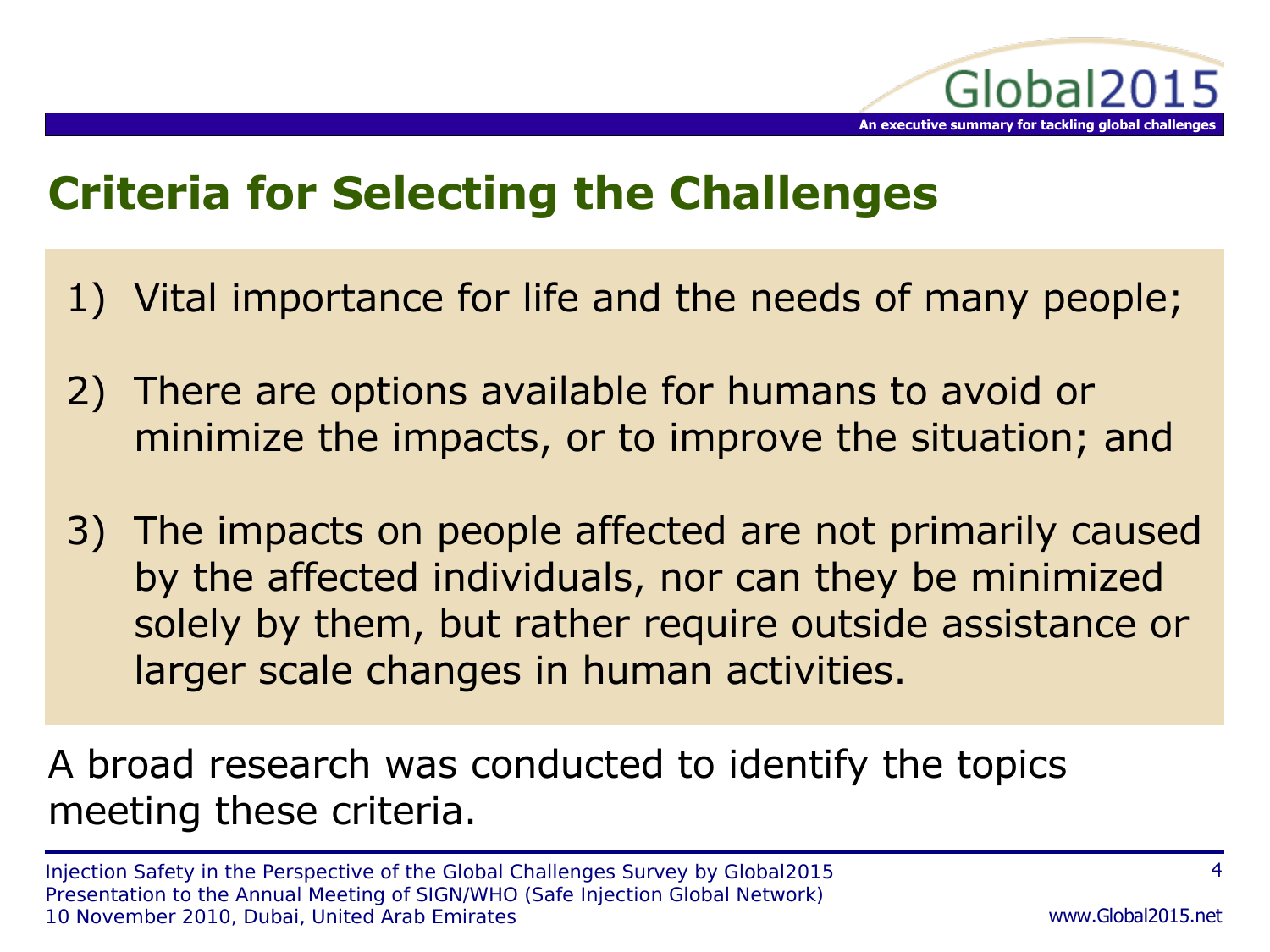

# **Indicators to Prioritize the Global Challenges**

- Number of affected people (or of exposed people)
- number of deaths
- number of lives at risk
- lost healthy life-years (DALYs)
- affected natural foundations of life (portion of resources)
- economic damages

If available, current and future values were taken into account. In general, the 6 indicators are combined by

- calculating all values as a percentage of the highest value of the according indicator; and
- adding the percentages of all available indicators.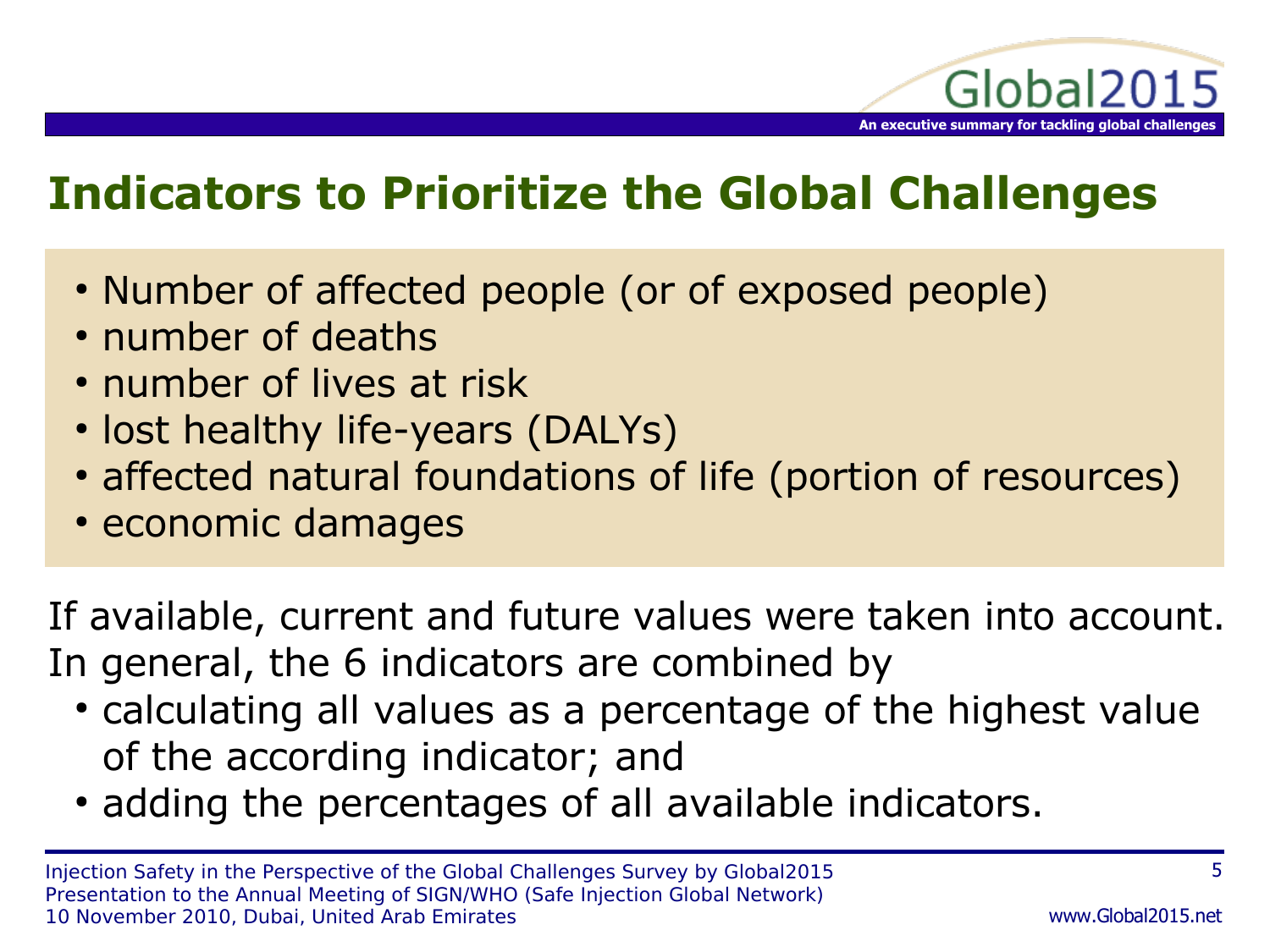

# **Indicators on the Injection Safety Challenge**

|                         | 1250                  | 500       | 1750 | 10-26 million people affected                |
|-------------------------|-----------------------|-----------|------|----------------------------------------------|
| $\overline{\mathbf{0}}$ |                       |           | 3    | 4 417 000 to 1.3 million deaths per year     |
|                         |                       |           |      |                                              |
| $\vert 0 \vert$         | $ 50 \t $             | 100   150 |      | 6.96 mn lost DALYs to 26 mn YLL p. a.        |
|                         |                       |           |      |                                              |
|                         | $\vert 2.5 \vert$   5 |           | 17.5 | \$535 mn (0.001% of global GDP) p. a.<br>10% |
|                         |                       |           |      |                                              |

Sources:

- Lower estimates: WHO 2009, 50-52; WHO 2008, 44; Hauri et al. 2004, 1831; WHO 2002, 78.
- Higher estimates: Kane et al. 1999, 803; Miller/Pisani 1999, 808-809.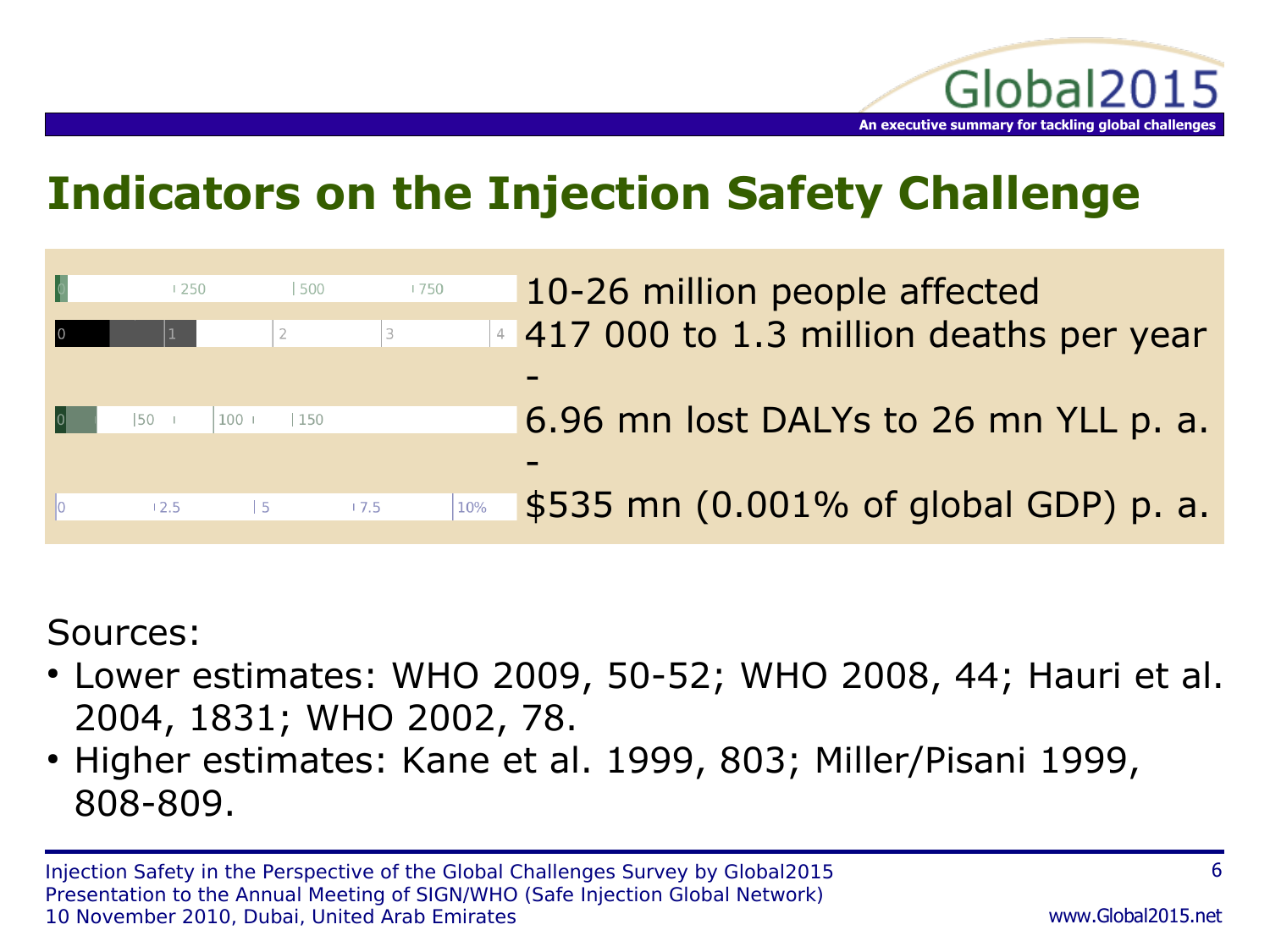

# **Comparisons to Other Challenges**

|                         | l 250.            | l 500 | 1750 | 915-1,020 mn people affected by undernutrition           |
|-------------------------|-------------------|-------|------|----------------------------------------------------------|
|                         |                   |       |      | 3.5-5 million deaths per year                            |
| $\overline{\mathbf{0}}$ | 100               | 200   |      | 20-40 million lives at risk                              |
|                         | 100 <br>$150 - 1$ | 150   |      | 141 million lost DALYs per year                          |
|                         |                   |       |      | \$30 bn in damages (0.05% of global GDP) per year<br>10% |



 76-208 mn people affected by the **financial crisis** 4 1.465 million deaths over 7 years (2009-2015) 7% of global GDP in damages

| 1250 | 500            | 1750    |     |
|------|----------------|---------|-----|
| п    |                | $\prec$ |     |
| 50   | $100 -$<br>150 |         |     |
| 12.5 | -5             | 17.5    | 10% |

 10-26 million people affected by **unsafe injections** 417 000 to 1.3 million deaths per year 6.96 mn lost DALYs to 26 mn YLL p. a. \$535 mn (0.001% of global GDP) p. a.

|    |         | 1250 |         | 500 | <b>1750</b> |  |
|----|---------|------|---------|-----|-------------|--|
| 0  |         |      |         |     |             |  |
| l0 | $ 50 +$ |      | $100 -$ | 150 |             |  |

 10 million people affected by **measles** 164 000 deaths per year 14.9 million lost DALYs annually

Injection Safety in the Perspective of the Global Challenges Survey by Global2015 Presentation to the Annual Meeting of SIGN/WHO (Safe Injection Global Network) 10 November 2010, Dubai, United Arab Emirates

7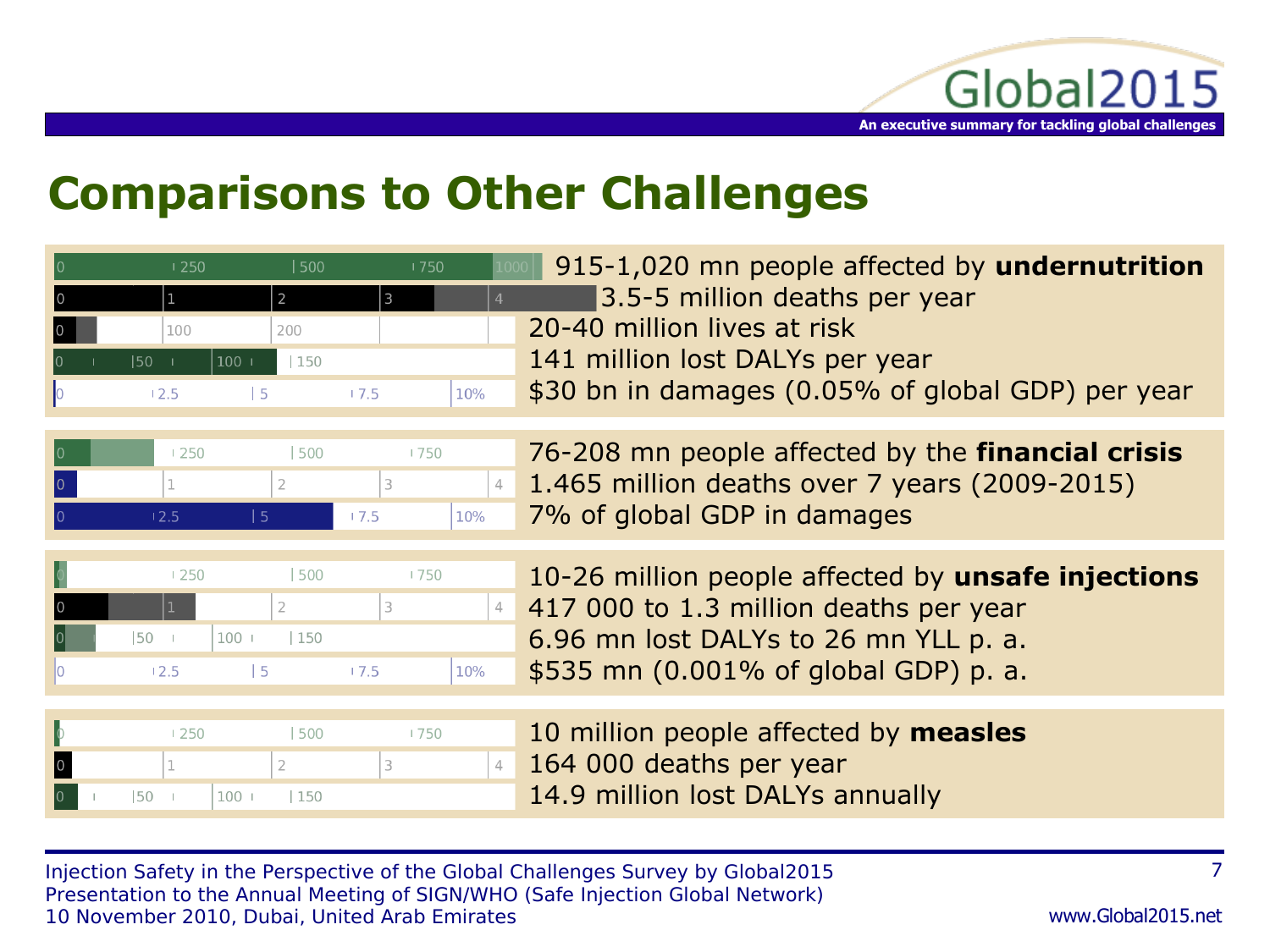

# **Sections of Challenge Description**

- Affected people and foundations of life
- Deaths
- Loss of healthy life-years
- Economic damages
- Targets: none
- Goals: "to promote total injection safety" (WHA63)
- Human rights: the right to a high standard of health (ICESCR)
- Trends: unknown
- Measures: ►
- Cost and benefit of measures: ►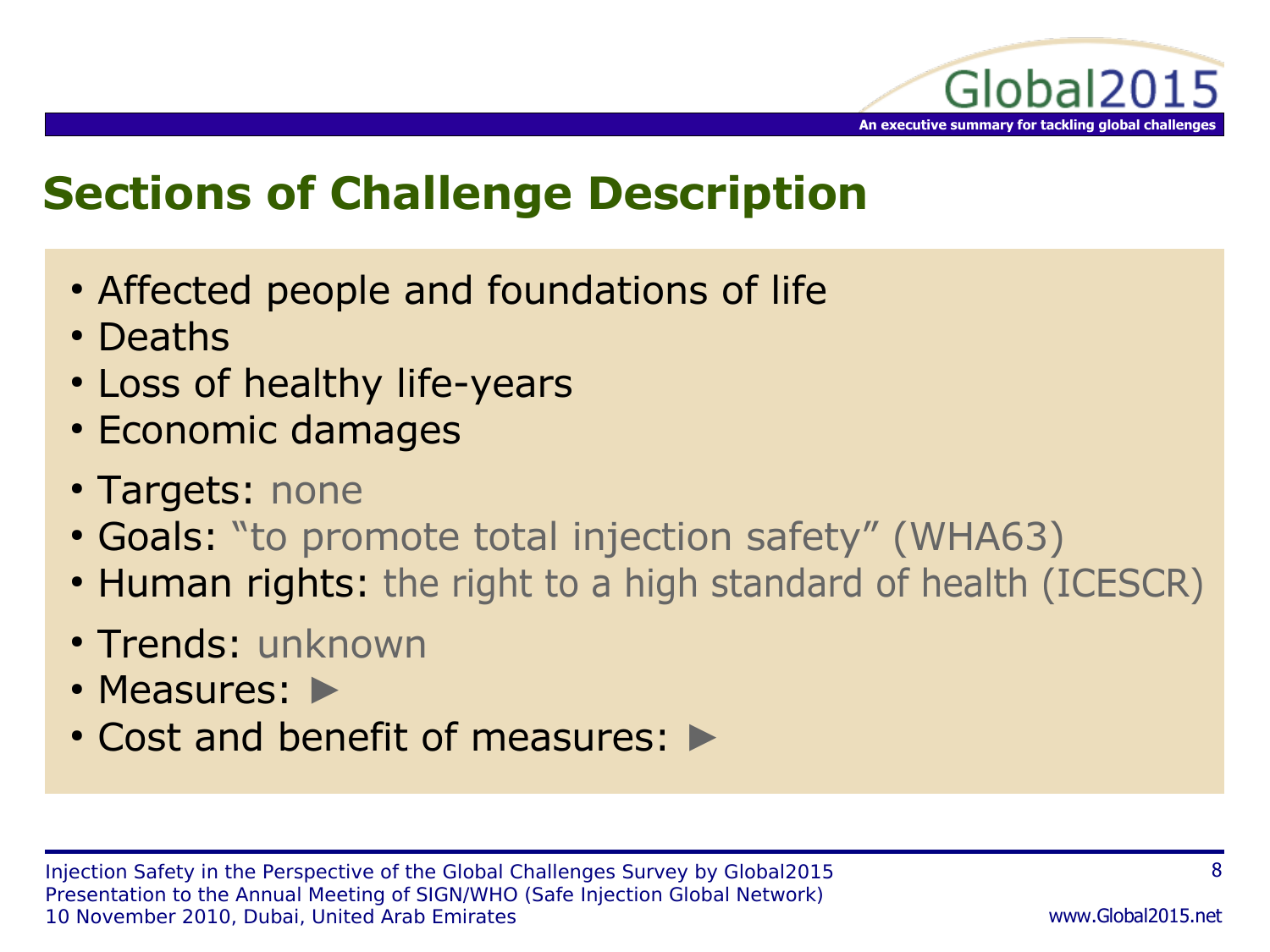

### **Recommended Measures**

- Communication of risks associated with unsafe injections to patients through disease prevention programmes
- Capacity building of all health care workers in best injection and related procedures practices
- Ensuring access to sufficient quantities of injection equipment in health care facilities, either reuse and needle stick prevention syringes or single-use syringes for therapeutic injections, and auto-disable syringes for immunization injections
- Management of sharps waste to prevent the reuse of dirty equipment and needle-stick injuries (safety-boxes; Hauri et al. 2004, 1840, and WHO 2002, 130-131)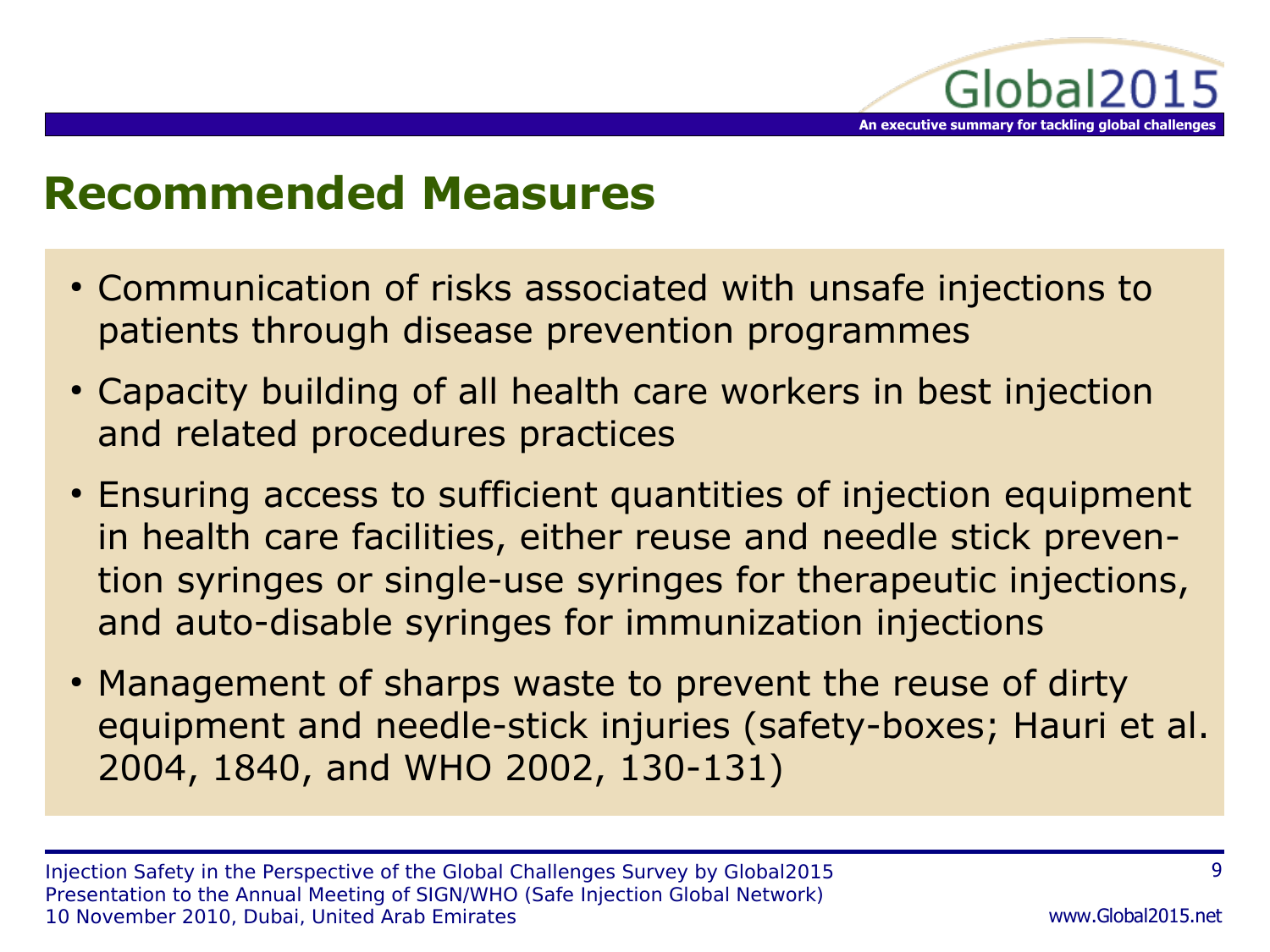

## **Costs of Measures**

Costs and cost-efficiency of measures are not criteria to select challenges.

Each challenge has to be tackled.

Only the measures to tackle a specific challenge are to be selected according to the costs.

However, some preliminary data:

|                           | Cost               | Lives             | <b>DALYS</b> |  |  |  |
|---------------------------|--------------------|-------------------|--------------|--|--|--|
|                           | $(bn \frac{s}{a})$ | (mn/a)            | (mn/a)       |  |  |  |
| <b>Nutrition</b>          | 30.0               | $3.5 - 5$         | 141          |  |  |  |
| <b>HIV/AIDS</b>           | 25                 | $\overline{2}$    | 58.5         |  |  |  |
| Safe birth                | 5.24               | $3.5 - 4.5$       | 126-165      |  |  |  |
| Indoor air                | 13                 | 1.97              | 41           |  |  |  |
| Safe water                | 11.3               | 1.91              | 64.2         |  |  |  |
| <b>Biodiversity</b><br>45 |                    |                   |              |  |  |  |
| Injections                |                    | $0.905$ $0.4-1.3$ | $7 - 26$     |  |  |  |
| Total cost 130.445        |                    |                   |              |  |  |  |
| $= 0.21\%$ of global GDP  |                    |                   |              |  |  |  |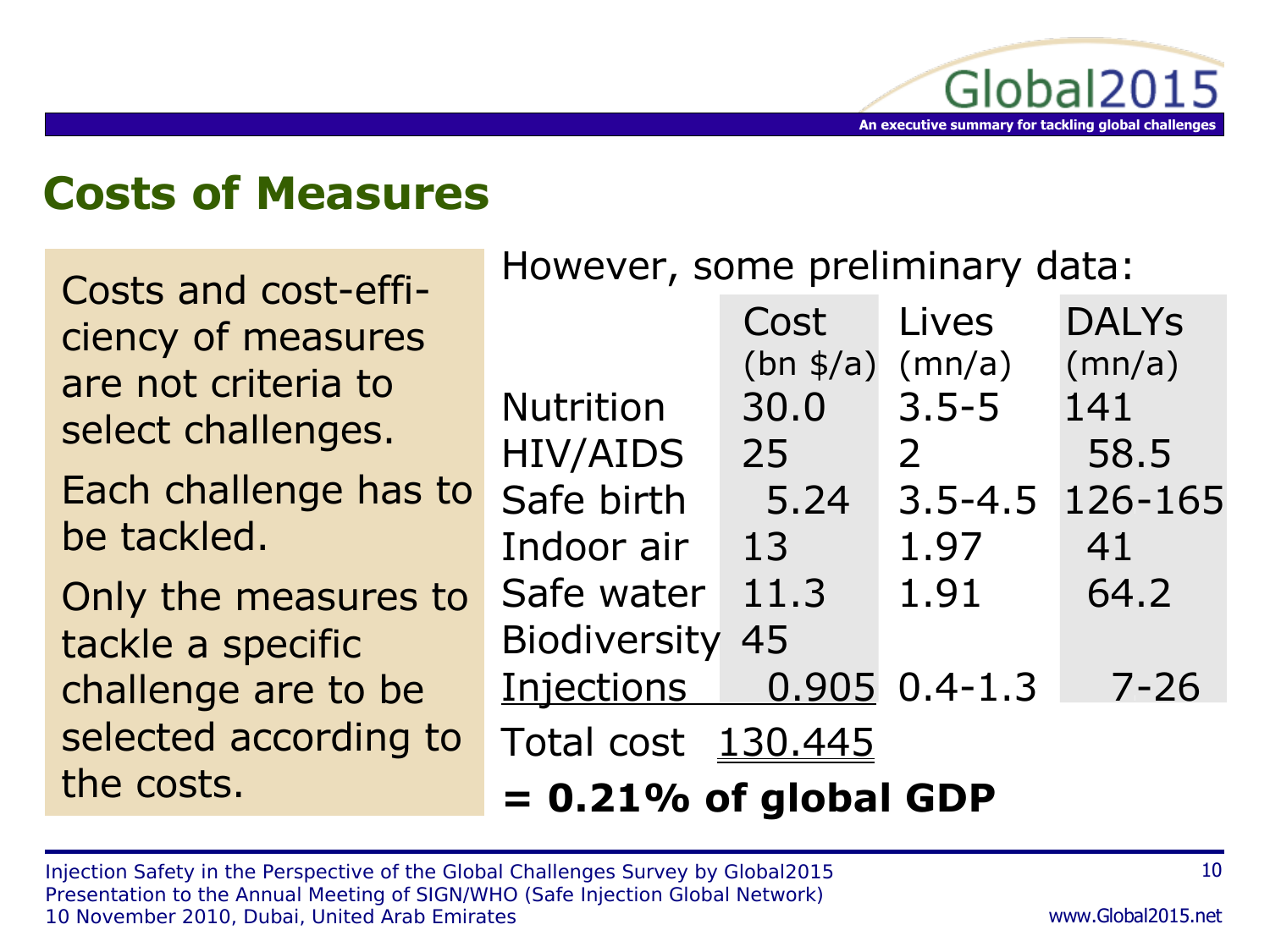

## **A Measure to Keep Our Climate Liveable ...**



**Certificate** 

for saved greenhouse gas emissions and climate protection

#### **Your contribution**

of 21 Euro goes to emission saving projects chosen by atmosfair. These are subject<br>to the rules and procedures set out in the Clean Development Mechanism (CDM) of the Kyoto protocol and the "Gold Standard" established by the international environmental NGO community and are controlled by UNaccredited organisations. The current project-portfolio can be viewed at www.atmosfair.de.

#### Our guarantee

atmosfair guarantees that the saved emissions will be certified by the responsible authorities and that corresponding certificates will be permanently stored in the cancellation account at the registry of the German Federal Environmental Agency (Umweltbundesamt). This is the formal proof that the emissions are permanently saved, that they can no longer be released in the atmosphere and that no other person can get hold of these emission savings.

Your individual transaction number: 03NOV10WVK941474 .<br>prmation: www.atmosfair.de

Compensation of greenhouse gas emissions of the flight to Dubai and back home

**Lars Vogelsang** 

Greenhouse gas emissions.

saves with atmosfair 860 kg  $CO_2$ -equiv.

#### www.atmosfair.org \* www.myclimate.org

Injection Safety in the Perspective of the Global Challenges Survey by Global2015 Presentation to the Annual Meeting of SIGN/WHO (Safe Injection Global Network) 10 November 2010, Dubai, United Arab Emirates